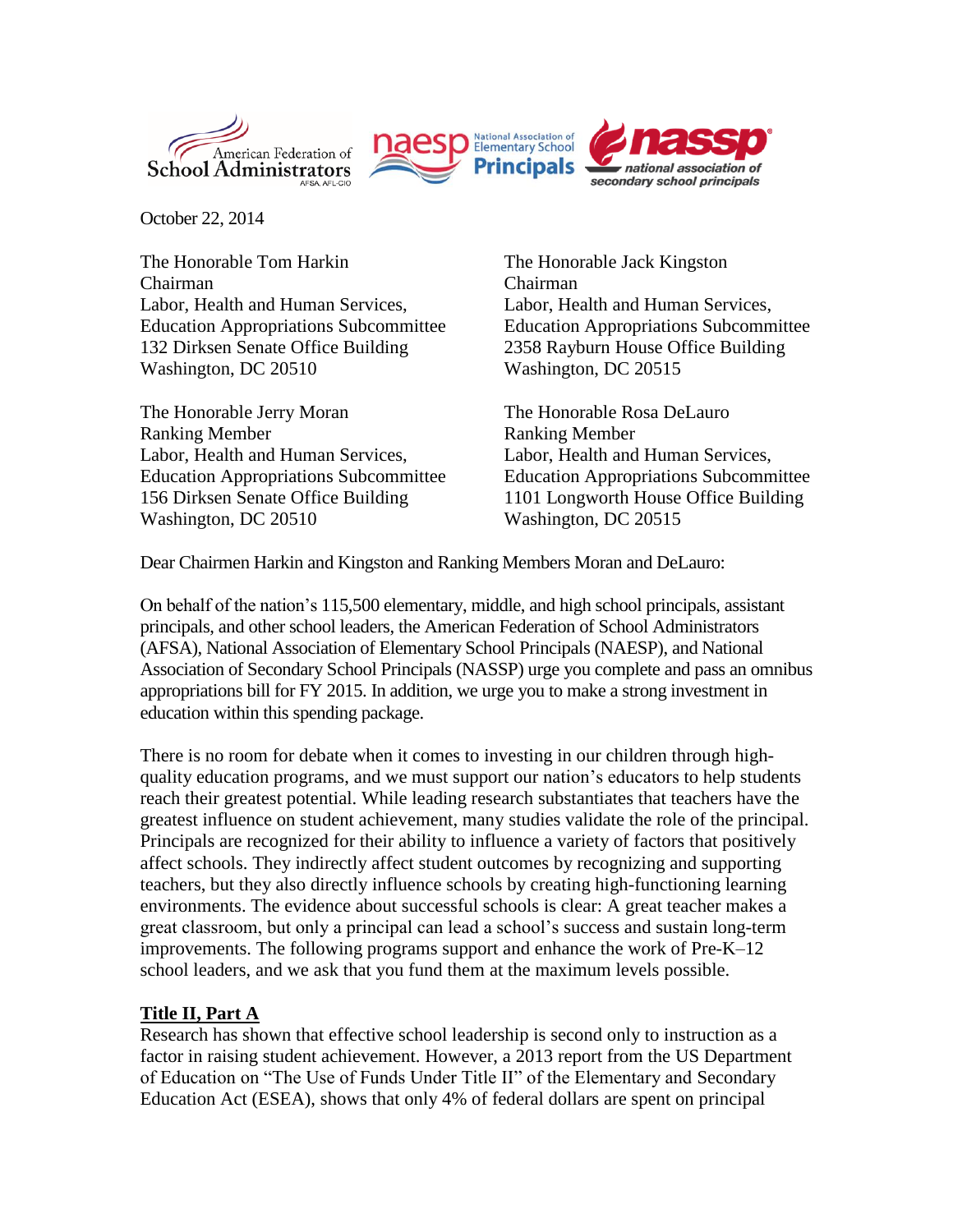professional development. This is extremely troubling as Title II acts as the primary federal program to improve educator performance. As the roles and responsibilities of school leaders continue to expand, principals must be afforded additional opportunities for professional learning and growth as they work to improve teaching and learning in all schools.

We were extremely pleased to see that the FY 2015 Senate Labor-HHS Subcommittee report recognizes the importance and impact of school leadership on student achievement. In the report, the subcommittee directed the US Department of Education to provide guidance to state education agencies (SEAs) to ensure principals are receiving "sufficient professional development opportunities." The inclusion of this language in the subcommittee report is a positive step forward by policymakers in recognizing the critical need to help build the capacity of principals in implementing the wave of reforms occurring simultaneously at the federal, state, and local levels, and provide them with the support they need now.

However, in the final FY 2015 spending bill, we urge you to invest even more in principal professional learning opportunities by including language that requires local education agencies receiving Title II funds from ESEA to allocate no less than 10% of the total funds available for professional development for Pre-K, elementary, middle level, and high school principals to improve instructional leadership. Additionally, we were pleased to see that the Labor-HHS-Ed Appropriations Act, 2015 (H.R. 5464) introduced in the House included an increase of \$117 million for Title II, Part A over FY 2014 levels. We ask that you fund Title II, Part A at no less than \$2.5 billion for FY 2015.

# **School Leadership Program**

The School Leadership Program is the only federal program dedicated to recruiting, mentoring, and training principals and assistant principals to serve in high-need schools. However, this program has seen decreased funding since FY 2012, hamstringing efforts to recruit, train, and develop effective school leaders to implement new federal, state, and local requirements. We urge you to fund the School Leadership Program at the president's FY 2015 requested level of \$35 million and support school leaders at a time when the demands placed on their instructional leadership capacity have never been greater.

# **Title I Grants to LEAs**

Reductions to the Title I formula grant program have hurt the neediest students and school districts, especially at a time when closing the achievement gap is a critical educational and economic imperative. Our organizations were pleased to see that the Senate Labor-HHS-Ed Subcommittee on Appropriations approved a slight increase in Title I funding to \$14.4 billion in FY 2015. Furthermore, we were pleased to see the prioritization of Title I in the House's Labor-HHS-Ed Appropriations Act, 2015 (H.R. 5464). Formula-funded programs such as Title I are foundational educational investments that support our most vulnerable students. This type of federal funding should help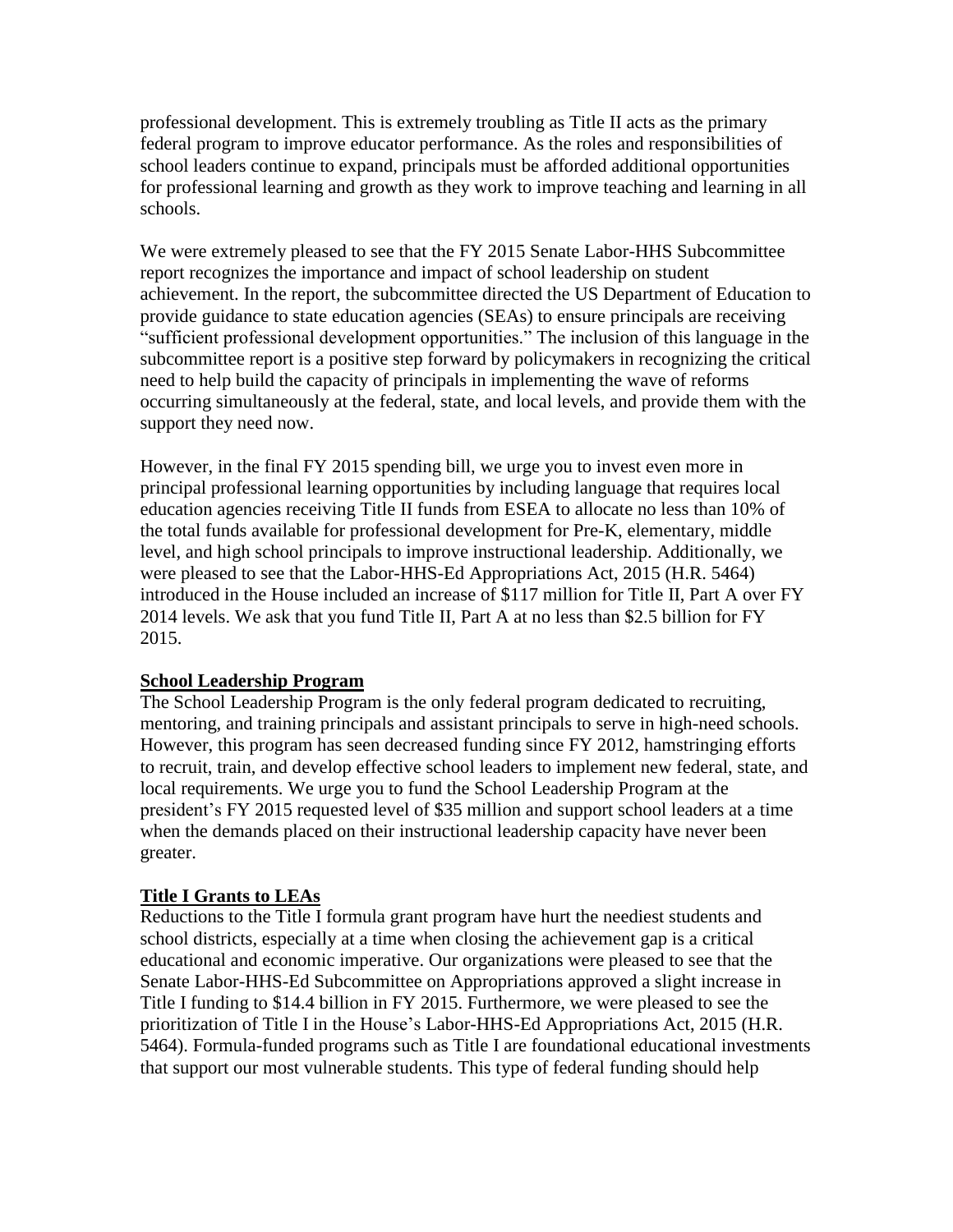achieve equity, not exacerbate inequity, which is why we ask that you fund Title I at no less than \$14.4 billion in the final FY 2015 Labor-HHS-Ed spending bill.

### **IDEA State Grants**

Budget cuts over the last few years have reduced services and decreased the federally funded share of the Individuals with Disabilities Education Act (IDEA) to 14.5%. Congress initially pledged to fund 40% of IDEA expenses, but has provided less than half of that amount for several years, despite increasing costs and inflation. This places the burden of special education funding primarily on states and districts. Like Title I, this formula-funded program provides key resources to support students with special needs and services in order to provide equitable educational opportunities to all students. We believe Congress must move toward its promise to fully fund 40% of the national average per-pupil expenditure for students receiving IDEA services. Thus, our organizations were pleased to see both the Senate Labor-HHS-Ed Subcommittee on Appropriations and H.R. 5464 include small increases for IDEA state grants. Congress should fund IDEA state grants at no less than \$11.6 billion in the final FY 2015 Labor-HHS-Ed appropriations bill.

### **Striving Readers Comprehensive Literacy (SRCL) Program**

As we seek to ensure our nation's workforce remains competitive in a global market, a strong federal commitment to literacy is desperately needed. The Striving Readers Comprehensive Literacy (SRCL) Program is the only targeted federal literacy funding for teacher professional development and research-based interventions for children from birth through grade 12 who do not have the literacy skills to progress through the educational system and graduate college and career ready. Research clearly demonstrates that a high-quality, literacy-rich environment beginning in early childhood is one of the most important factors in determining school readiness and success, high school graduation, college access and success, and workforce readiness.

We were especially appreciative that both the Senate Labor-HHS-Ed Subcommittee on Appropriations and H.R. 5464 recognize the importance of the SRCL program and provided \$168 million to maintain funding for it. We urge you to allocate this same amount in your final spending bill. These funds will allow the six states that have received SRCL Implementation grants—Georgia, Louisiana, Montana, Nevada, Pennsylvania, and Texas—to continue to provide support for specialized professional development and supplemental assistance targeting literacy instruction and specialized interventions to meet their students' needs.

# **Enhancing Education Through Technology (EETT)**

The primary goal of the Enhancing Education Through Technology (EETT) program is to improve student academic achievement through the effective integration of technology in curriculum and instruction, and to ensure that every student is technologically literate by the end of eighth grade. This program received \$100 million in FY 2010, but since then funding has been eliminated. Providing no funds for this program has severely hindered states' and districts' capacity to keep pace with the increasing demands for the instructional use of technology and devices. While much of the focus on education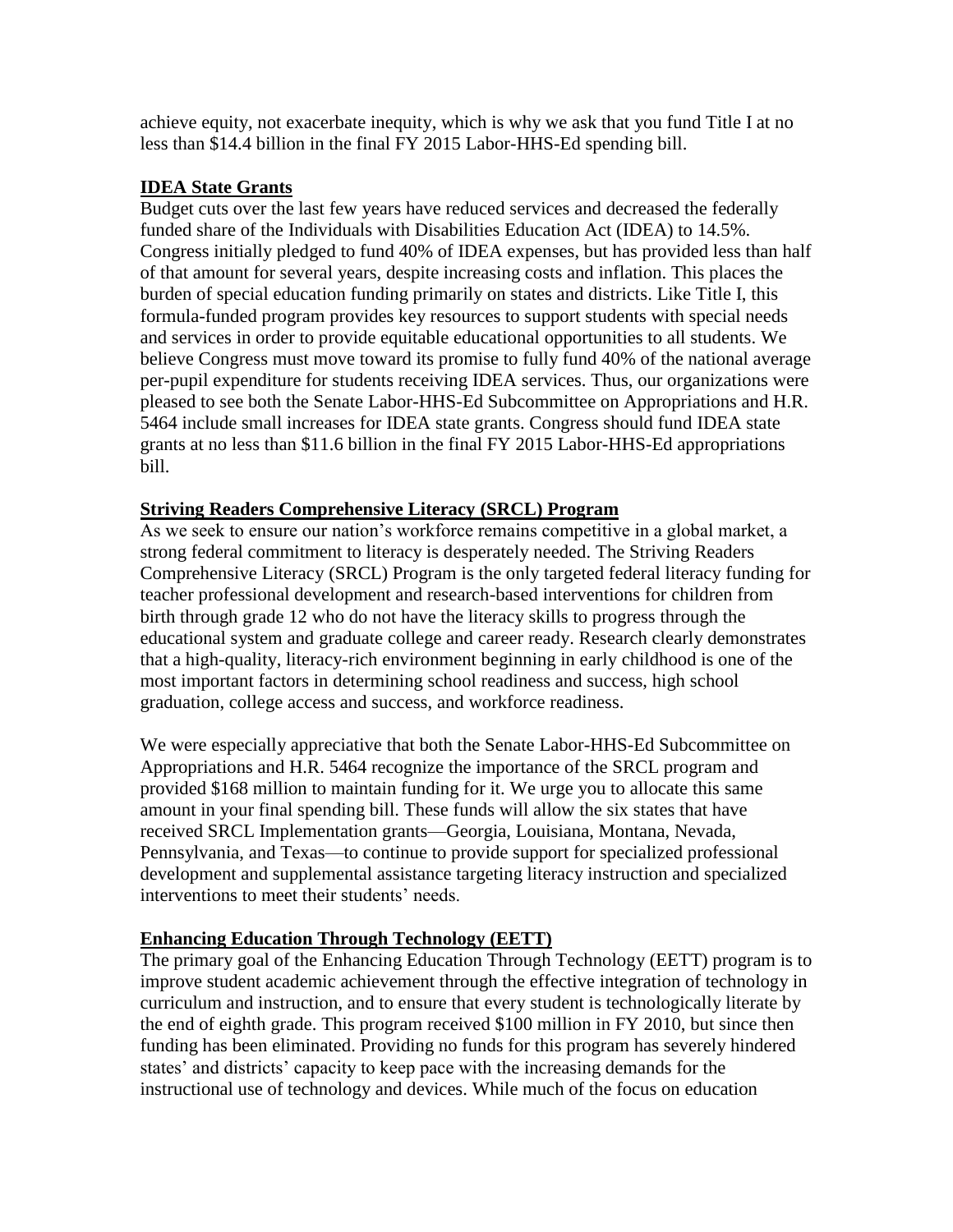technology has been on upgrading the bandwidth of schools and educational institutions to foster digital learning, this focus is moot if schools and educators do not have the devices and training necessary to be able to successfully incorporate the technology and best practices in digital learning into schools and classrooms. We request that any spending bill fund this program at \$267 million in FY 2015, especially considering the increasing use of online assessments and instruction.

#### **Career and Technical Education State Grants**

Career and technical education programs have great potential to promote a personalized learning environment for each student through strong curriculum and instruction; increase student achievement through integrated academic and career and technical education (CTE) programs; and further engage students in their learning. To ensure that more students across the country have access to quality CTE programs, adequate federal support for expanding and replicating high-quality CTE programs is imperative. We request that you fund Career and Technical Education State grants at the Senate Subcommittee's FY 2015 Labor-HHS-Ed Appropriations Act level of \$1.12 billion.

### **Early Childhood Education**

The success of our nation's education system depends on giving every student a highquality early childhood education experience that will provide them with an academic pathway that leads to being college and career ready. The positive academic impacts of early learning are further enhanced when schools connect high-quality Pre-K programs with kindergarten, first, second, and third grade programs. Further, longitudinal studies have shown that an integrated learning continuum for children from age three to grade three (Pre-K–3 education) contributes to sustaining achievement gains made in Pre-K programs. To support this continuum beginning in the earliest years, we are pleased to see that the Senate Labor-HHS-Ed Appropriations Subcommittee addressed the importance of early learning by providing \$350 million to support preschool development grants and ask that you fund this program at no less than \$350 million.

We recognize the challenges you face in crafting an omnibus appropriations bill, however, we hope you will consider the under-investment that education has received in previous years and the detrimental effect a continued lack of investment will have for our nation's young people, our economy, and our global competitiveness. Thank you for your consideration of our requests, and we hope we can count on your support to fund these critical investments in our nation's future.

Sincerely,

Diann Woodard

Diann Woodard President AFSA